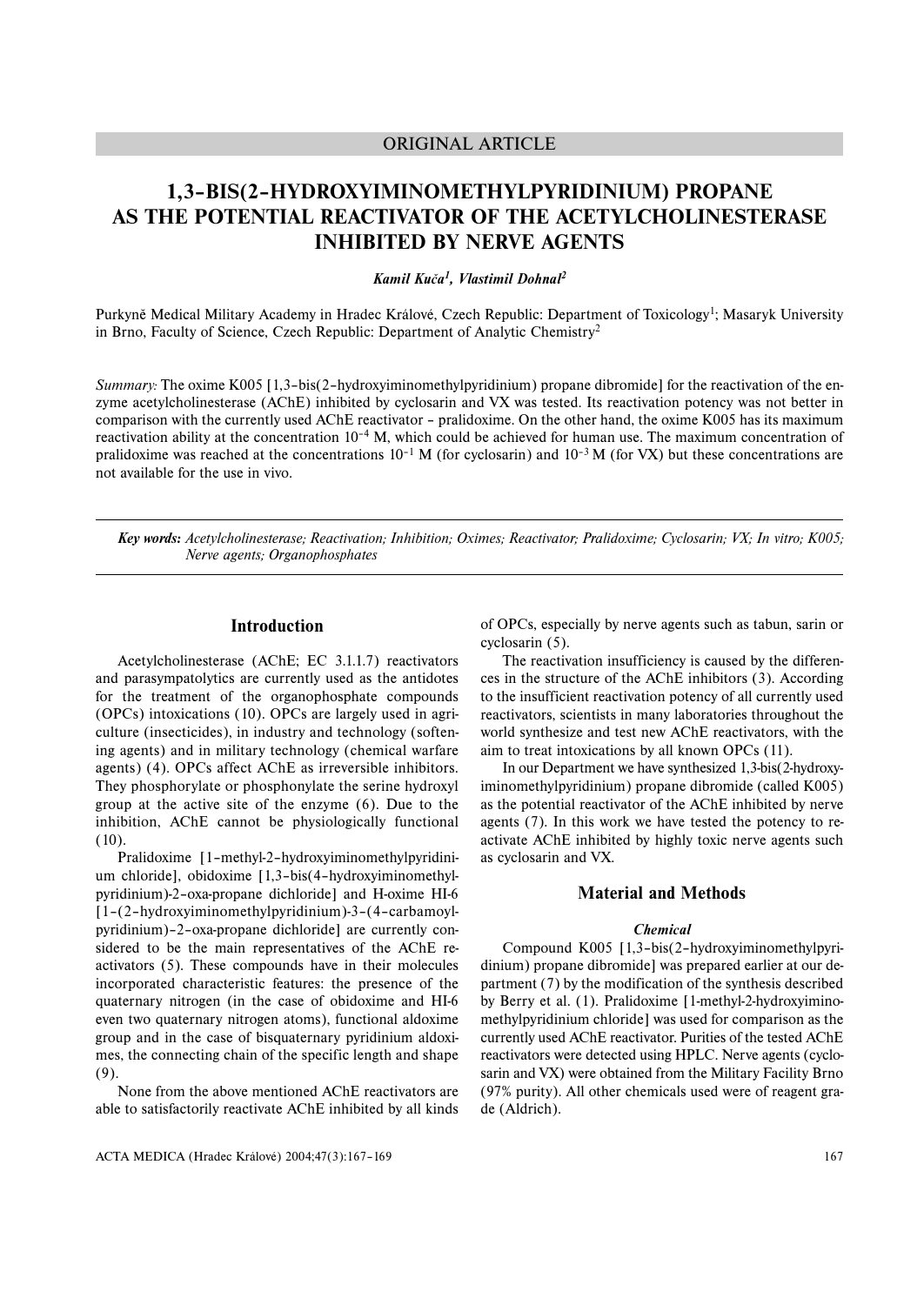#### *Enzyme*

Rat brain acetylcholinesterase was chosen as the source of the enzyme. Its preparation was as follows. Lightly ethernarcotized animals were killed by bleeding from a carotid artery and the brains were removed, washed with saline and homogenized in an Ultra-Turrax homogenizer in a distilled water to make a 10 % homogenate.

**Tab. 1:** Kinetic parameters for the reactivation of cyclosarin inhibited AChE.

| ' Oxime          | $K_{R}$ [µM] | $k_{\rm p}$ [min <sup>-1</sup> ] | $ k_{r}$ [min <sup>-1</sup> M <sup>-1</sup> ] |
|------------------|--------------|----------------------------------|-----------------------------------------------|
| $12-PAM$         | 12000        | 0.040                            |                                               |
| K <sub>005</sub> |              | 0.010                            | 2196                                          |

**Tab. 2:** Kinetics parameters for the reactivation of VX inhibited AChE.

| Oxime    | [µM]<br>$\mathbf{L}_{\mathbf{D}}$ | $\lceil \min^{-1} \rceil$<br>$k_{\rm D}$ | $\vert k_r \vert \min^{-1} M^{-1} \vert$ |
|----------|-----------------------------------|------------------------------------------|------------------------------------------|
| $12-PAM$ |                                   | 0.047                                    | 370                                      |
| K005     | 1350                              | 0.132                                    | 98                                       |



**Fig. 1:** Concentration-reactivation relationship for the reactivation of cyclosarin inhibited AChE.



**Fig. 2:** Concentration-reactivation relationship for the reactivation of VX inhibited AChE.

#### *In vitro measurement*

Reactivation effectivities of the oximes were tested *in vitro* on the model of AChE inhibited by cyclosarin using standard reactivation test with electrometric instrumentation (8). The AChE homogenate (0.5 ml) was mixed with 0.5 ml of 0.01 µM cyclosarin in dry isopropanol and incubated for 30 min (25 °C). Then 2.5 ml of 3M NaCl was added and supplied by distilled water to a volume of 23 ml. After that, 2 ml of 0.02 M acetylcholine bromide was added and enzyme activity was assayed titrimetrically at pH 8.0 and 25 °C on the Autotitrator RTS 822 (Radiometer, Denmark).

The activities of intact  $(a_o)$  and GF-inhibited  $(a_i)$  AChE were determined. When GF-inhibited AChE was incubated 10 min with solution of reactivator, the activity of reactivated AChE  $(a_r)$  was obtained. The activity values  $a_{0,1}$  a<sub>i</sub> and  $a_r$ were calculated from the slopes of the initial part of titration curves. Each value represents arithmetic mean from two independent measurements.

## **Results**

#### *Affinity to the intact enzyme*

Constant  $K_{DIS}$  characterizes the affinity of the AChE reactivators to the intact enzyme. The lower is its value, the higher is its affinity to the intact enzyme. In our case, compound K005 has value of the dissociation constant four times lower (53  $\mu$ M) compared to pralidoxime (210  $\mu$ M). Thus, its affinity to the intact enzyme is higher.

#### *Reactivation of cyclosarin inhibited AChE*

The results obtained for the cyclosarin inhibited AChE are summarized in Table 1. Values of the constant  $k_p$  (characterizing the decomposition of the inhibited enzyme-reactivator complex) and  $k_r$  (characterizing velocity of overall reaction) favour compound K005. On the other hand,  $K<sub>R</sub>$ (characterizing the affinity of the enzyme to the inhibited AChE) is advantageous for the pralidoxime. The relationship between the concentration of the oxime (concentration range from  $10^{-8}$  to  $10^{-1}$  M) and reactivation potency of the oximes is shown in Figure 1. The concentration with the maximum reactivation potency for the oxime K005 is at the concentration  $10^{-4}$  M (10 %). On the other hand, pralidoxime is able to reactivate cyclosarin-inhibited AChE in vitro in very high concentrations, and therefore, it would be toxic for the use in vivo.

#### *Reactivation of VX inhibited AChE*

Kinetics parameters characterizing the ability of the oxime K005 and pralidoxime to reactivate VX-inhibited AChE are summarized in Table 2. Both reactivators were able to reactivate VX-inhibited AChE. Value of the constant  $K_R$  characterizing affinity to the inhibited enzyme favours pralidoxime. Its afinity to the inhibited enzyme is almost 11 times higher compared to the oxime K005. Constant  $k<sub>R</sub>$ characterizing the decomposition of the inhibited enzymereactivator complex is about three times higher for the oxi